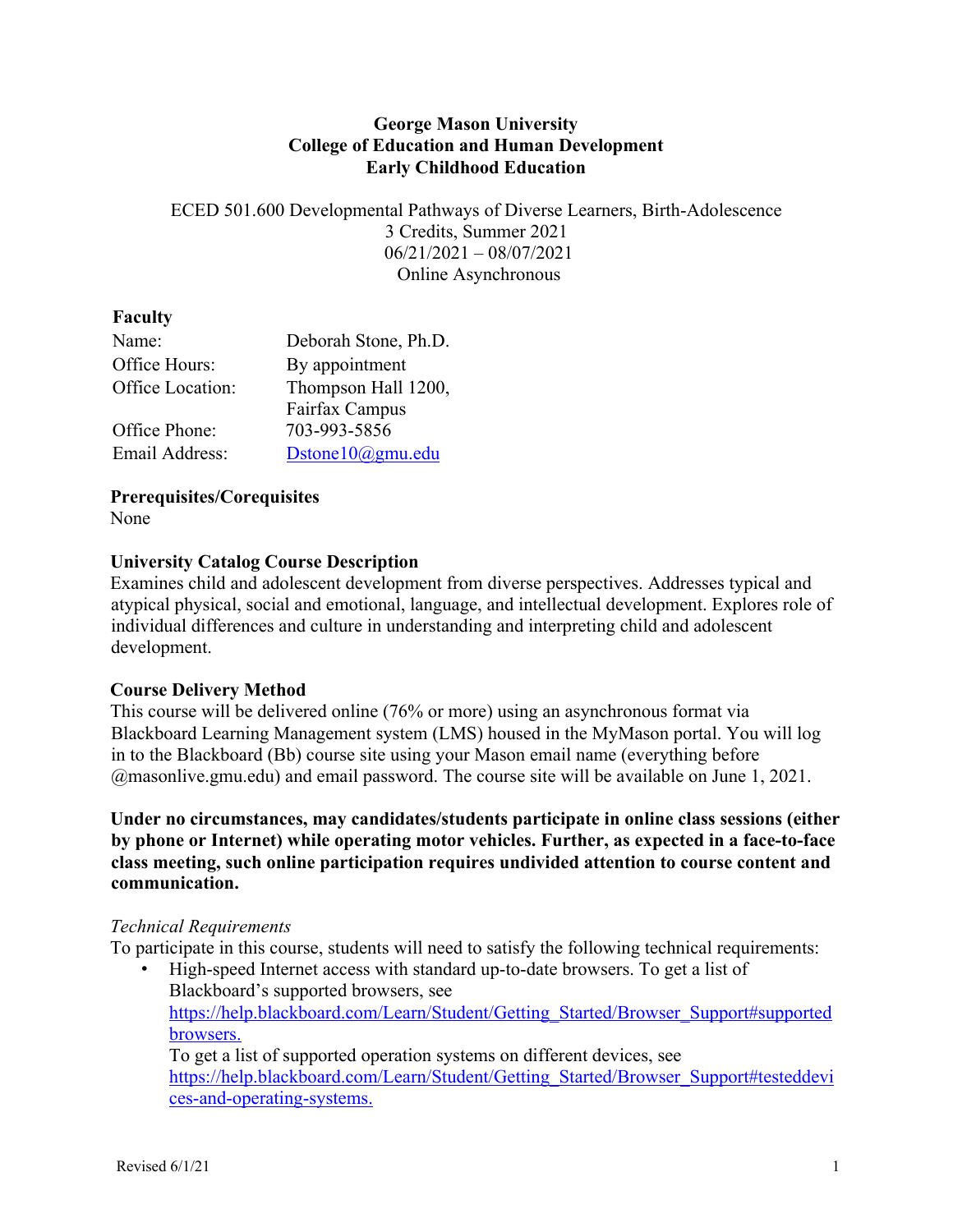- Students must maintain consistent and reliable access to their GMU email and Blackboard, as these are the official methods of communication for this course.
- Students will need a headset microphone for use with the Blackboard Collaborate web conferencing tool.
- Students may be asked to create logins and passwords on supplemental websites and/or to download trial software to their computer or tablet as part of course requirements.
- The following software plug-ins for PCs and Macs, respectively, are available for free download:
	- o Adobe Acrobat Reader: https://get.adobe.com/reader/
	- o Windows Media Player https://support.microsoft.com/enus/help/14209/getwindows-media-player
	- o Apple Quick Time Player: www.apple.com/quicktime/download/.

#### *Expectations*

- Course Week: Because asynchronous courses do not have a "fixed" meeting day, our week will start on Monday and finish on Sunday.
- Log-in Frequency: Students must actively check the course Blackboard site and their GMU email for communications from the instructor, class discussions, and/or access to course materials at least 4 times per week.
- Participation: Students are expected to actively engage in all course activities throughout the semester, which includes viewing all course materials, completing course activities and assignments, and participating in course discussions and group interactions.
- Technical Competence: Students are expected to demonstrate competence in the use of all course technology. Students who are struggling with technical components of the course are expected to seek assistance from the instructor and/or College or University technical services.
- Technical Issues: Students should anticipate some technical difficulties during the semester and should, therefore, budget their time accordingly. Late work will not be accepted based on individual technical issues.
- Workload: Please be aware that this course is **not** self-paced. Students are expected to meet *specific deadlines* and *due dates* listed in the **Class Schedule** section of this syllabus. It is the student's responsibility to keep track of the weekly course schedule of topics, readings, activities and assignments due.
- Instructor Support: Students may schedule a one-on-one meeting to discuss course requirements, content, or other course-related issues. Those unable to come to a Mason campus can meet with the instructor via telephone or web conference. Students should email the instructor to schedule a one-on-one session, including their preferred meeting method and suggested dates/times.
- Netiquette: The course environment is a collaborative space. Experience shows that even an innocent remark typed in the online environment can be misconstrued. Students must always re-read their responses carefully before posting them, so as others do not consider them as personal offenses. *Be positive in your approach with others and diplomatic in selecting your words*. Remember that you are not competing with classmates, but sharing information and learning from others. All faculty are similarly expected to be respectful in all communications.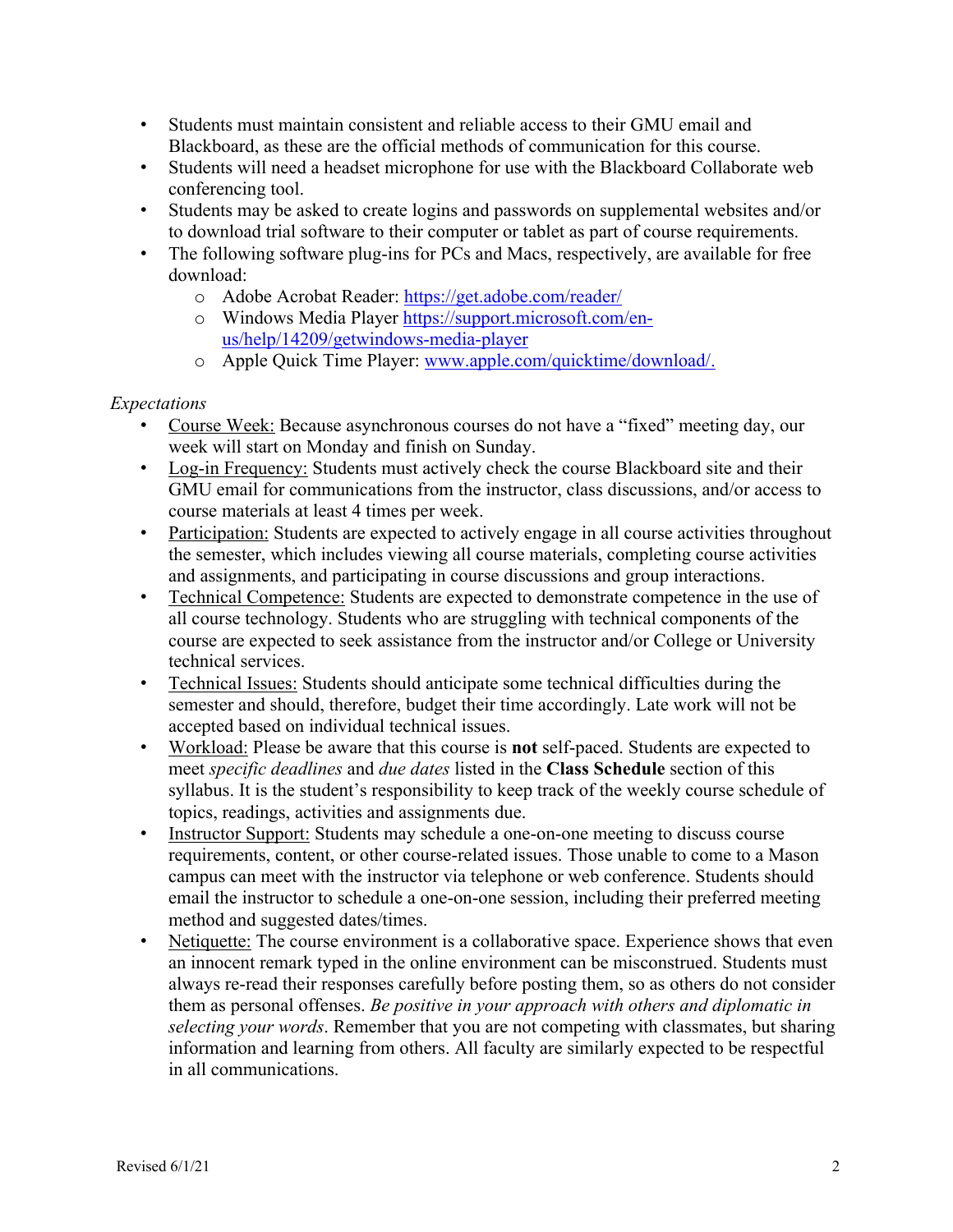• Accommodations: Online learners who require effective accommodations to ensure accessibility must be registered with George Mason University Disability Services.

# **Learner Outcomes or Objectives**

This course is designed to enable students to do the following:

- 1. Describe the physical, social, emotional, speech and language, and intellectual development of diverse learners from birth through adolescence and explain how to use these understandings to guide learning experiences and relate meaningfully to students.
- 2. Describe the major theories of development and critically examine the theories as they apply to the lives of culturally, linguistically, ability, and socioeconomically diverse children and their families, including children with economic, social, racial, ethnic, religious, physical, and intellectual differences.
- 3. Examine the transactional nature of overall development in the context of the family, community, socioeconomic status, and culture.
- 4. Identify environmental and biological/physical/medical at-risk factors that can contribute to possible developmental disabilities, developmental issues, and atypical development across the physical, social, emotional, speech and language, and intellectual domains.
- 5. Discuss the etiology of and use multiple criteria to identify developmental disorders, including attention deficit disorders, developmental disorders, and giftedness.
- 6. Identify typical developmental milestones of diverse children from birth through adolescence and their cultural and socioeconomic variations.
- 7. Observe and describe overall development in the physical, intellectual, speech and language, social, and emotional domains as it occurs in natural environments and through play.
- 8. Explain how research is currently documenting children's development across time.
- 9. Exhibit standards of professionalism, ethical standards, and personal integrity in interactions with classmates, the instructor, and others.
- 10. Use writing as an instructional and assessment tool to generate, gather, plan, organize, and to communicate for a variety of purposes; integrate correct written conventions (i.e., grammar, usage, mechanics, and spelling); and format using current APA style.

# **Professional Standards**

Virginia Professional Studies Competencies, Virginia Early Childhood Special Education Endorsement Competencies, Virginia Early/Primary Education PreK-3 (EPK3) Endorsement Competencies, Interstate Teacher Assessment and Support Consortium (InTASC) Standards, Council of Exceptional Children (CEC) and Division of Early Childhood (DEC) Standards, and National Association for the Education of Young Children (NAEYC) Standards

Upon completion of this course, students will have met the following professional standards:

# **Virginia Professional Studies Competencies**

Human Growth and Development (Birth Through Adolescence)

# **CEC Standard Elements**

*CEC 1.1 Beginning special education professionals understand how language, culture, and family background influence the learning of individuals with exceptionalities.*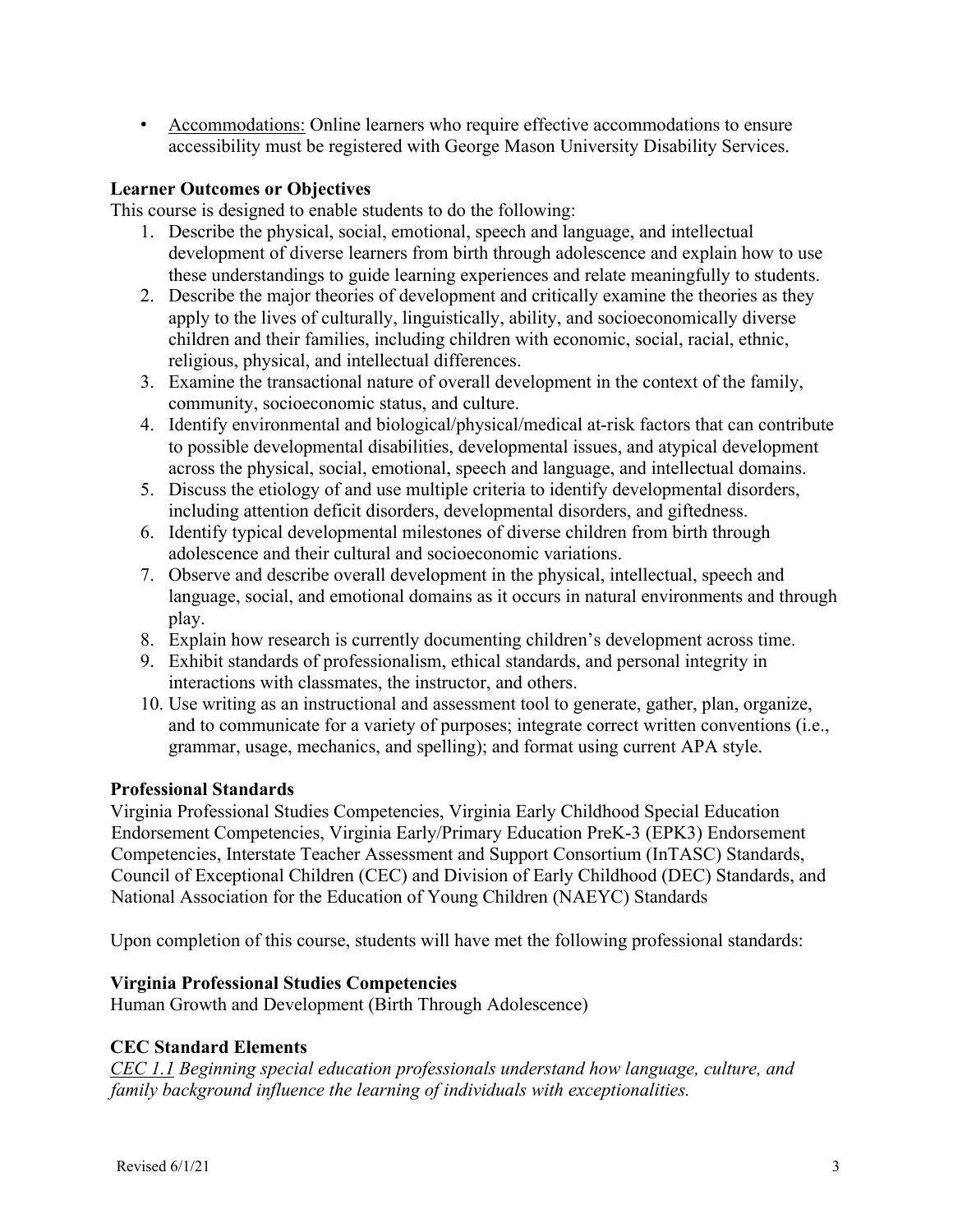*CEC 1.2 Beginning special education professionals use understanding of development and individual differences to respond to the needs of individuals with exceptionalities.* 

#### **NAEYC Standard Elements**

*NAEYC 1a Knowing and understanding young children's characteristics and needs. NAEYC 1b Knowing and understanding the multiple influences on development and learning.*

#### **Required Textbooks**

- American Psychological Association. (2020). *Publication manual of the American Psychological Association* (7th ed.). Washington, DC: Author. ISBN: 9781433832178
- Lightfoot, C., Cole, M., & Cole. S. (2018). *The development of children* (8th ed.). New York, NY: Worth. ISBN: 9781464178863

#### **Resource Articles**

- Bianco, F., Lombardi, E., Massaro, D., Castelli, I., Valle, A., Marchetti, A., & Lecce, S. (2019). Enhancing advanced theory of mind skills in primary school: A training study with 7-to 8-year-olds. *Infant and Child Development, 28*(6), 1-16. doi:10.1002/icd.2155
- Brink, K. A., Gray, K., & Wellman, H. M. (2019). Creepiness creeps in: Uncanny valley feelings are acquired in childhood. *Child Development, 90,* 1202-1214. doi:10.1111/cdev.12999
- Burns-Nader, S., Scofield, J., & Jones, C. (2019). The role of shape and specificity in young children's object substitution*. Infant and Child Development, 28*(2)*,* 1-18*.*  doi:10.1002/icd.2124
- Dillman, J., Gehb, G., Peterlein C., & Schwarzer, G. (2019). Joint visual attention and locomotor experience: A longitudinal study of infants with treated idiopathic clubfoot*. Infant and Child Development, 28*(2), 1-15. doi: 10.1002/icd.2118
- Forma, V., Anderson, D. I., Provasi, J., Soyez, E., Martial, M., Huet, V., Granjon, L., Goffinet, F., & Barbu-Roth, M. (2019). What does prone skateboarding in the newborn tell us about ontogeny of human locomotion? *Child Development, 90*, 1286-1302. doi:10.1111/cdev.13251
- Gámez, P. B., Griskell, H. L., Sobrevilla, Y. N., & Vazquez, M. (2019). Dual language and English-only learners' expressive and receptive language skills and exposure to peers' language. *Child Development, 90*, 471-479. doi:10.1111/cdev.13197
- Leach, J., Howe, N., & DeHart, G. (2019). "Let's make a place where giants live!": Children's communication during play with siblings and friends from early to middle childhood. *Infant and Child Development, 28*(6), 1-17. doi: 10.1002/icd.2156
- Li, Z., Liu, S., Hartman, S., & Belsky, J. (2018). Interactive effects of early-life income harshness and unpredictability on children's socioemotional and academic functioning in kindergarten and adolescence. *Developmental Psychology, 54*(11), 2101-2112. doi: 10.1037/dev0000601
- Liu, et al. (2019). The unique role of father-child numeracy activities in number competence of very young Chinese children. *Infant and Child Development, 28*(4), 1-16. doi: 10.1002/icd.2135
- McCoy, D. C., Jones, S., Roy, A., & Raver, C. C. (2018). Classifying trajectories of social– emotional difficulties through elementary school: Impacts of the Chicago School Readiness Project. *Developmental psychology*, *54*(4), 772.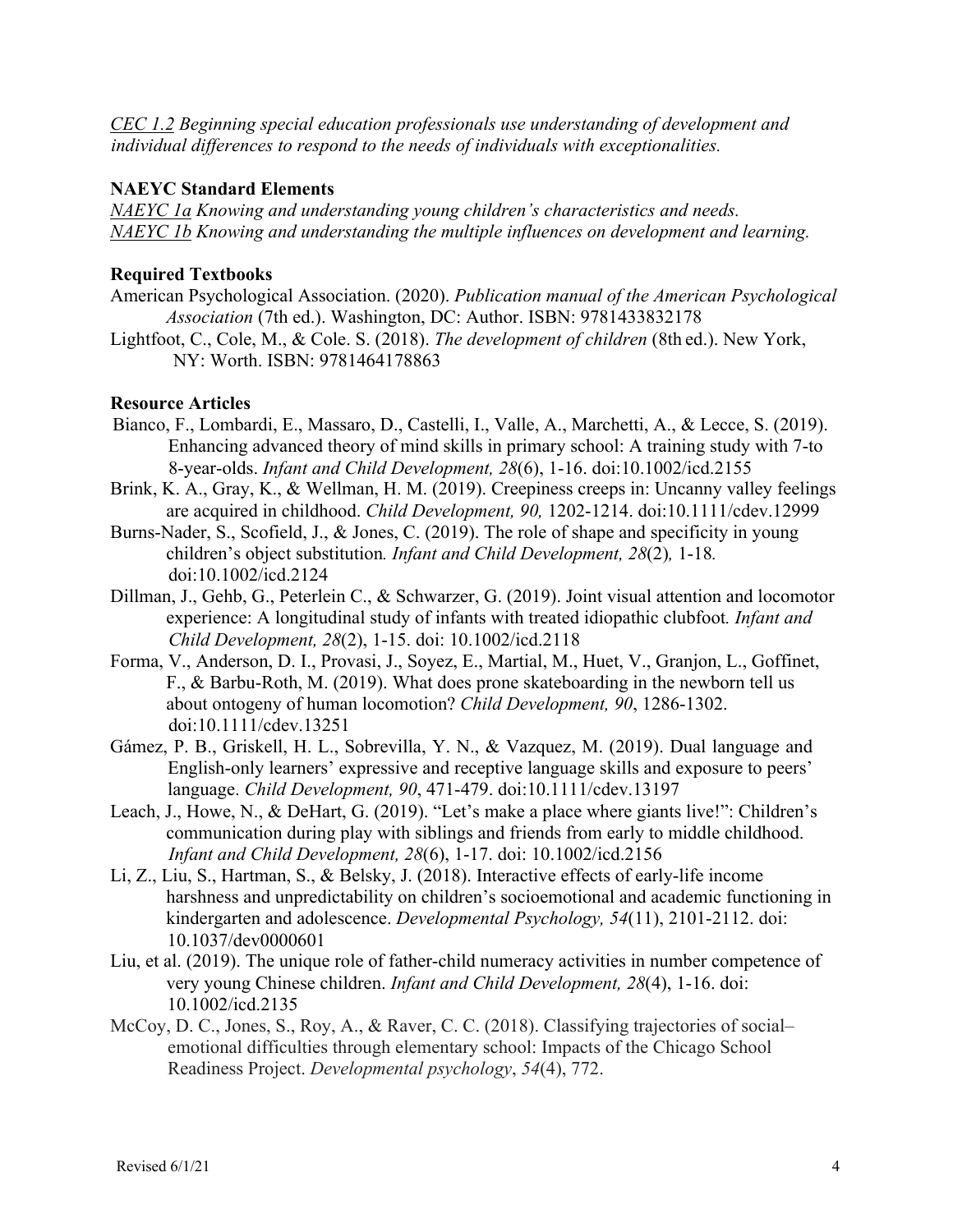- Moser, T., Reikerås, E., & Tønnessen, F. E. (2018). Development of motor-life-skills: variations in children at risk for motor difficulties from the toddler age to preschool age. *European Journal of Special Needs Education*, *33*(1), 118-133.
- Nelson, T. D., James, T. D., Hankey, M., Nelson, J. M., Lundahl, A., & Espy, K. A. (2017). Early executive control and risk for overweight and obesity in elementary school. *Child Neuropsychology*, *23*(8), 994-1002.
- Petrenko, A., Kanya, M., Rosinski, L., McKay, E. R., & Bridgett, D. J. (2019). Effects of infant negative affect and contextual factors on infant regulatory capacity: The moderating role of infant sex. *Infant and Child Development, 28(*6*),* 1-18. doi*:* 10.1002/icd.2157
- Ramírez-Esparza, N., García-Sierra, A., & Kuhl, P. K. (2017). The impact of early social interactions on later language development in Spanish–English bilingual infants. *Child development*, *88*(4), 1216-1234.
- Shuwairi, S. M. (2019). Haptic exploration of depicted and real objects by 9-month-old infants. *Infant and Child Development, 28*(2), 1-18. doi:10.1002/icd.2125
- St. John, A. M., & Tarullo, A. R. (2019). Neighbourhood chaos moderates the association of socioeconomic status and child executive functioning. *Infant and Child Development, 28*(6), 1-19. doi: 10.1002/icd.2153

See Class Schedule for selected Position Statements from the Division of Early Childhood Education (DEC) of the Council for Exceptional Children (CEC), the National Association for the Education of Young Children (NAEYC), and the National Association for Gifted Children (NACG).

This course also requires reading published journal articles on human development. Example journals include the following: *Early Education and Development*, *Child Development*, and *Human Development*. These and other journals are available on the Mason library website.

# **Course Performance Evaluation**

Students are expected to submit all assignments on time in the manner outlined by the instructor (e.g., Blackboard (Bb), Tk20/VIA, hard copy).

| <b>Assignments</b>                                                                                                                                                              | <b>Due Date</b>               | <b>Points</b>        |
|---------------------------------------------------------------------------------------------------------------------------------------------------------------------------------|-------------------------------|----------------------|
| Attendance and Participation<br>Weekly Discussion Board posts and reflections                                                                                                   | Ongoing                       | 25                   |
| <b>Article Annotations</b><br>Article Annotation 1 – Infant/Toddler<br>Article Annotation 2 – Preschool/Early Childhood<br>Article Annotation 3 – Middle Childhood<br>$\bullet$ | July 6<br>July 12<br>July 19  | 15                   |
| <b>Developmental Milestones</b><br>Infant/Toddler<br>Preschool/Early Childhood<br>Early Elementary/Middle Childhood<br>٠                                                        | July 10<br>July 17<br>July 24 | 30<br>10<br>10<br>10 |
| Multiple Influences on Young Children's Development Paper                                                                                                                       | July 3                        | 10                   |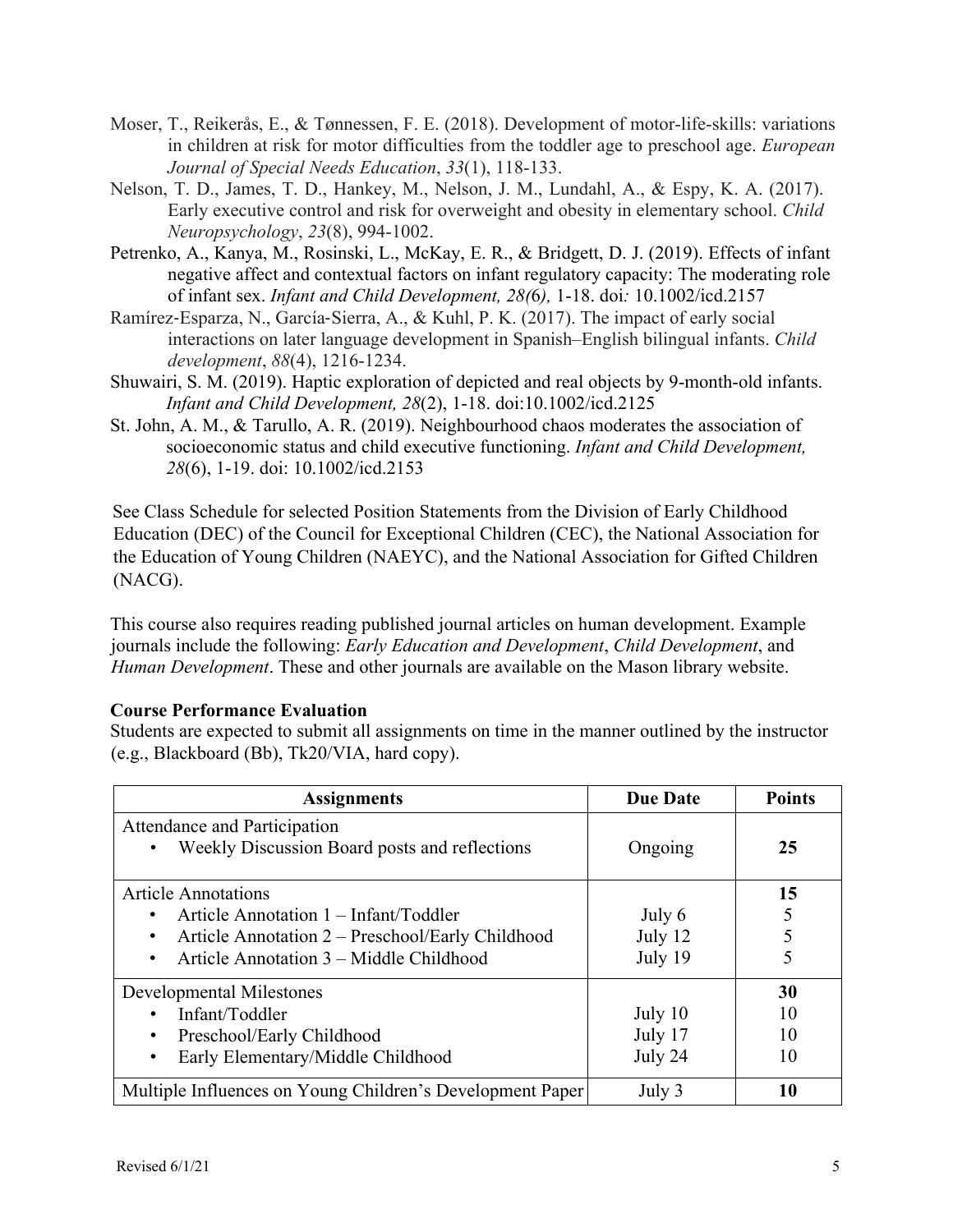| Development of Gifted Students Assignment<br><b>Adolescent Development Assignment</b>                                        | August 7<br>August 7 |     |
|------------------------------------------------------------------------------------------------------------------------------|----------------------|-----|
| Case Study Analysis – Infant/Toddler, Preschool, or Early<br>Elementary                                                      | July 31              | 15  |
| <b>Upload Compiled Multiple Influences on Young</b><br><b>Children's Development Paper and Case Study Analysis</b><br>to VIA | August 5             |     |
| <b>TOTAL</b>                                                                                                                 |                      | 100 |

# • **Assignments and/or Examinations**

# **Article Annotations (15 points, 5 points each)**

Students will explain how research is currently documenting children's development across time. Students will read and annotate three articles. The articles reviewed and prepared for presentation will be provided to students by the course instructor. Annotations will include a brief discussion of the primary research question(s), participants, methods, findings, and conclusions. Students will use the annotation template to document essential elements of the research article and present their annotation to a small discussion group. They will upload their annotation to Blackboard by 11:59 on the first day (Monday) of the appropriate module week. Students will be assigned to a discussion group of 4-5 members. Students will post on their group's discussion board a short reflection that includes at least one meaningful question/ comment about each of the annotations being presented (except their own). Collectively, the presentations and discussions will extend students' understandings of how research is currently documenting children's development across time.

| Infant                         | <b>Toddler/Preschool</b>                                       | <b>Early Elementary</b>      |
|--------------------------------|----------------------------------------------------------------|------------------------------|
| Physical – Dillman et al.      | Physical – Moser et al. $(2018)$                               | Physical – Nelson et al.     |
| (2019)                         | Intellectual – Liu et al. $(2019)$                             | (2017)                       |
| Physical – Forma et al.        | Intellectual – Burns-Nader et al.                              | Intellectual – Bianco et al. |
| (2019)                         | (2019)                                                         | (2019).                      |
| Intellectual – Shuwairi et al. | Social-emotional – St. John et al. Intellectual – Brink et al. |                              |
| (2019)                         | (2019)                                                         | (2019)                       |
| Social-Emotional - Petrenko    | Social-emotional – Li et al.                                   | Social-emotional – McCoy et  |
| et al. (2019)                  | (2018)                                                         | al. $(2018)$                 |
| Linguistic – Ramirez-Esparza   | Linguistic - Leach et al.                                      | Linguistic – Gámez et al.    |
| et al. $(2017)$                | (2019)                                                         | (2019)                       |

# **Developmental Milestones (30 points, 10 points each)**

Students will prepare a milestone reference document for a 6-month-old child (infant/toddler), a 3-year-old child (preschool/early childhood), and an 8-year-old child (early elementary/middle childhood). Students will identify the major milestones for each of the following domains: physical, social and emotional, speech and language acquisition, and intellectual/cognitive development. Students will identify developmental progressions using typical age-level ranges. Students will use the course text as the primary resource for this project. Other course resources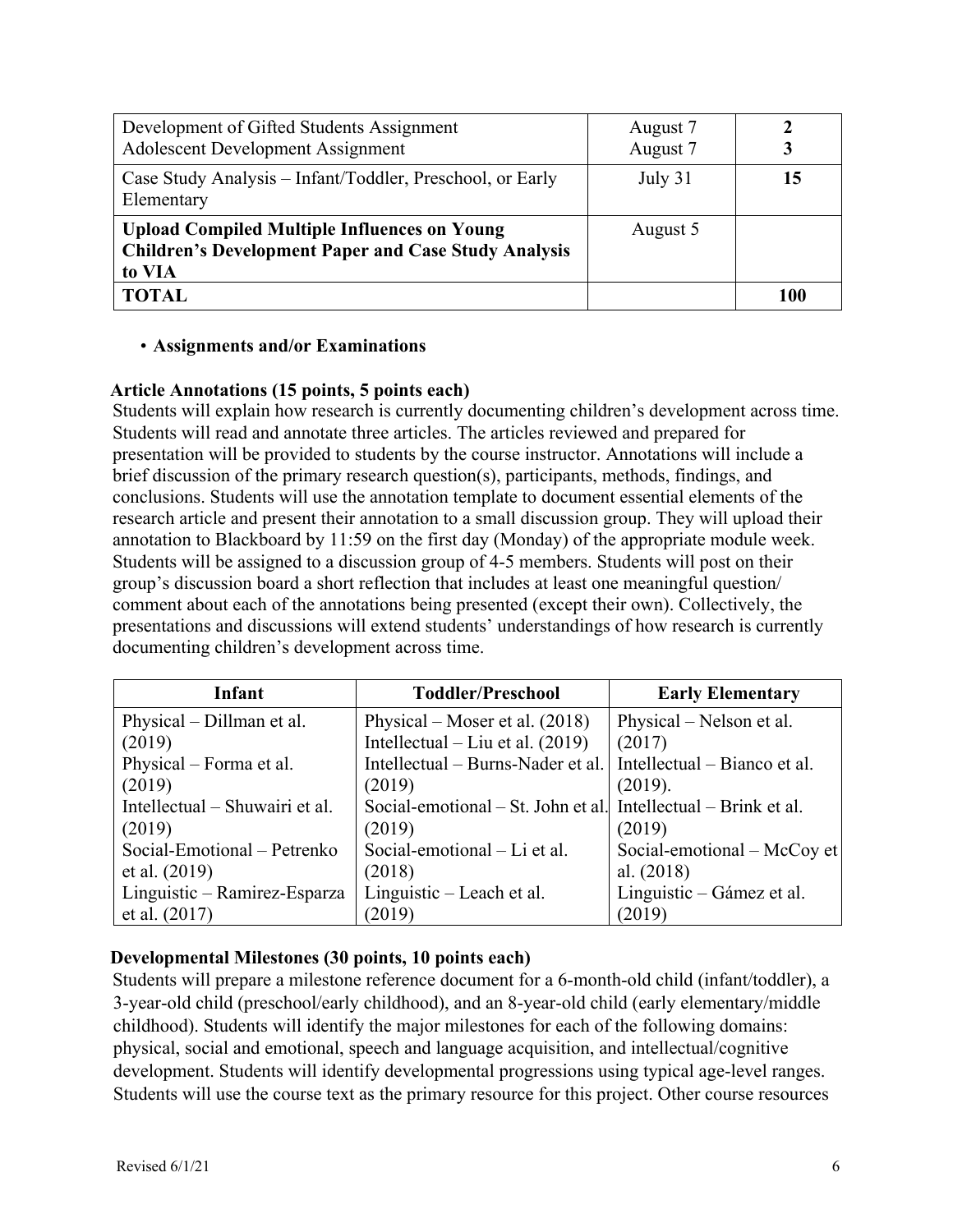and scholarly (peer reviewed) articles may also be used to enhance the milestones document. Students should see Blackboard for detailed instructions.

#### **Development of Gifted Students and Adolescent Development Assignments (5 points)**

Using a popular film about adolescents, students will complete a brief written assignment that shows their understanding of the development of gifted students through adolescence, including developmental issues related to gifted education and the use of multiple criteria to identify gifted students (2 points, Module 9). They will use the same film about adolescents to complete a brief written assignment that demonstrates their understanding of adolescent development (3 points, Module 14).

#### **Multiple Influences on Young Children's Development Paper (10 points)\***

Students will develop a five- to seven-page paper that describes how the following factors may impact child development and learning:

- Family/family structure
- Socioeconomic status
- Language and culture
- School
- Community

Students will use in-text citations from the textbook, class discussions, and at least three professional/peer-reviewed articles, book chapters, reports, etc. to support their discussions. Students will include a reference list in APA style.

#### **Case Study Analysis\* (15 points)**

Students develop a ten-to twelve -page assignment on a video case study randomly assigned from one of three age groups: Infant/Toddler, Preschool, or Early Elementary. They will view the video and then write a paper that discusses the children's unique characteristics and needs and describes at least one developmental theory that supports their analysis of the video vignette.

- **Part A:** Students will describe the child's unique characteristics and needs in relation to relevant developmental milestones. They will cite specific examples observed in the video cases and support their assertions with current research from the course textbook and/or other course materials, which may be supplemented by information from external scholarly sources. They will discuss each of the following areas:
	- Physical development,
	- Intellectual development,
	- Social and emotional development, and
	- Speech and language development.
- **Part B:** For the case study analysis, students will also identify and discuss one major developmental theory that supports their analysis of the video vignette. These include psychodynamic theory (Freud), psychodynamic theory (Erikson), behaviorist theory (classical conditioning), behaviorist theory (operant conditioning), Piaget's constructive theory, Vygotsky's sociocultural theory, evolutionary theory, social learning theory,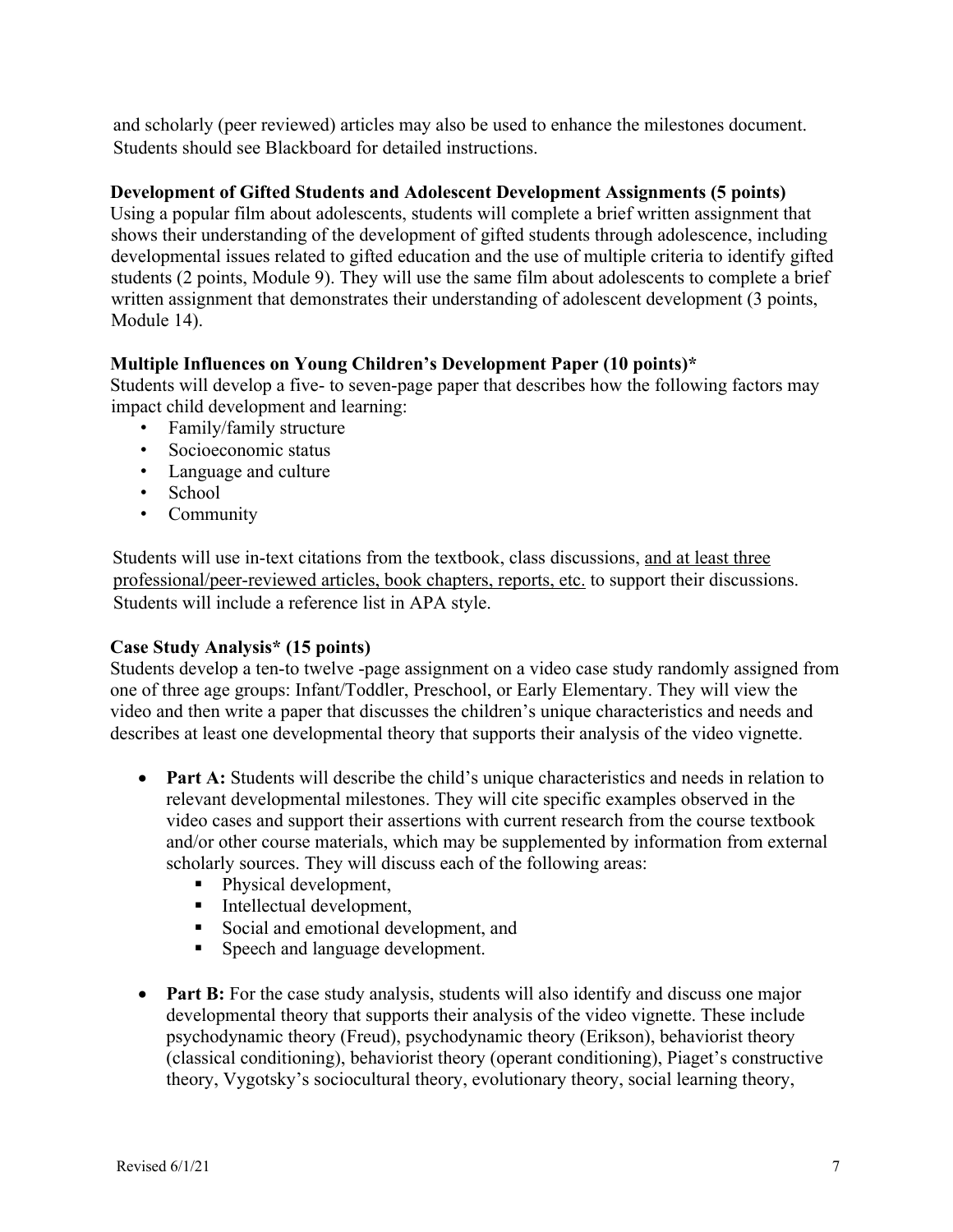information processing theory, and ecological systems theory. Students will respond to the following questions:

• What are the key tenets of the theory?

• How does the theoretical perspective provide insight into the case study analyzed? Students will use in-text citations and include a reference list formatted in APA style.

**\*VIA Upload:** At the end of the semester students will consolidate the **Multiple Influences on Young Children's Development Paper** and the **Case Study Analysis** into one document and submit the consolidated document to VIA through Blackboard.

#### • **Other Requirements**

#### **Attendance and Participation (25 points)**

Because active participation and engagement are imperative for optimal learning, preparation for and participation in online activities will be evaluated based on the following criteria:

- Students complete readings and online content as evidenced by their ability to discuss and write about the concepts presented and examined in the texts as well as participate fully in related activities.
- Students are actively involved in online learning experiences as evidenced by (a) participating in all activities, (b) engaging in small- and large-group discussions, (c) completing written work related to the activities, and (d) supporting the participation and learning of classmates.
- Students show evidence of critical reflective thinking through online discussions, activities, and written reflections.
- Students display professional dispositions at all times while interacting with the instructor and other students.
- Students complete participation activities across the semester that complement the scheduled course topic. Instructors will periodically collect artifacts from the activities. Students who actively engage in the learning experience will receive credit for their efforts. Graded participation activities are not announced and are implemented at the discretion of the instructor.
- Students submit an attendance and participation self-evaluation.

#### **Written Assignments**

All formal written assignments will be evaluated for content and presentation. The American Psychological Association, Seventh Edition (APA) style will be followed for all written work. All written work unless otherwise noted must be completed on a word processor and should be proofread carefully. (Use spell check!) If students are not confident of their own ability to catch errors, they should have another person proofread their work. When in doubt, they should check the APA manual. Students may consult the Writing Center for additional writing support. Students will do the following:

- 1. Present ideas in a clear, concise, and organized manner. (Avoid wordiness and redundancy.)
- 2. Develop points coherently, definitively, and thoroughly.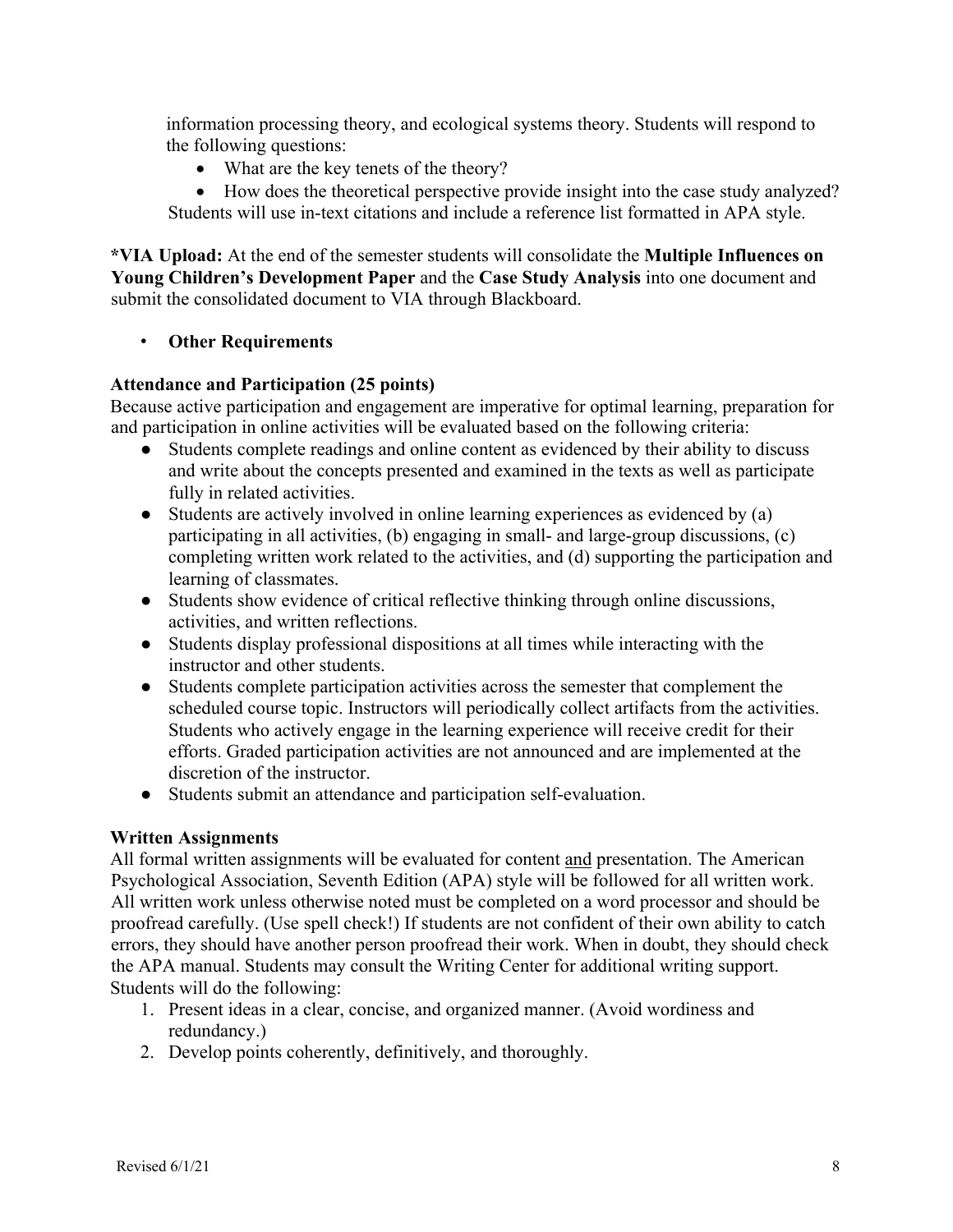- 3. Refer to appropriate authorities, studies, and examples to document where appropriate. (Avoid meaningless generalizations, unwarranted assumptions, and unsupported opinions.)
- 4. Use correct capitalization, punctuation, spelling, and grammar.
- 5. Type the paper with double spacing, indented paragraphs, 1-inch margins all around, and 12-point Times New Roman font.

# • **Grading**

 $A = 95-100$   $A = 90-94$   $B = 87-89$   $B = 80-86$   $C = 70-79$   $F = 70$ Incomplete (IN): This grade may be given to students who are passing a course but who may be unable to complete scheduled coursework for a cause beyond reasonable control.

All CEHD students are held to the university grading policies as described in the Academic Policies section of the current catalog, which can be accessed at http://catalog.gmu.edu. Those students seeking Virginia initial teaching licensure must earn a B- or better in all graduate licensure coursework.

# **Professional Dispositions**

Students are expected to exhibit professional behaviors and dispositions at all times. See https://cehd.gmu.edu/students/policies-procedures/.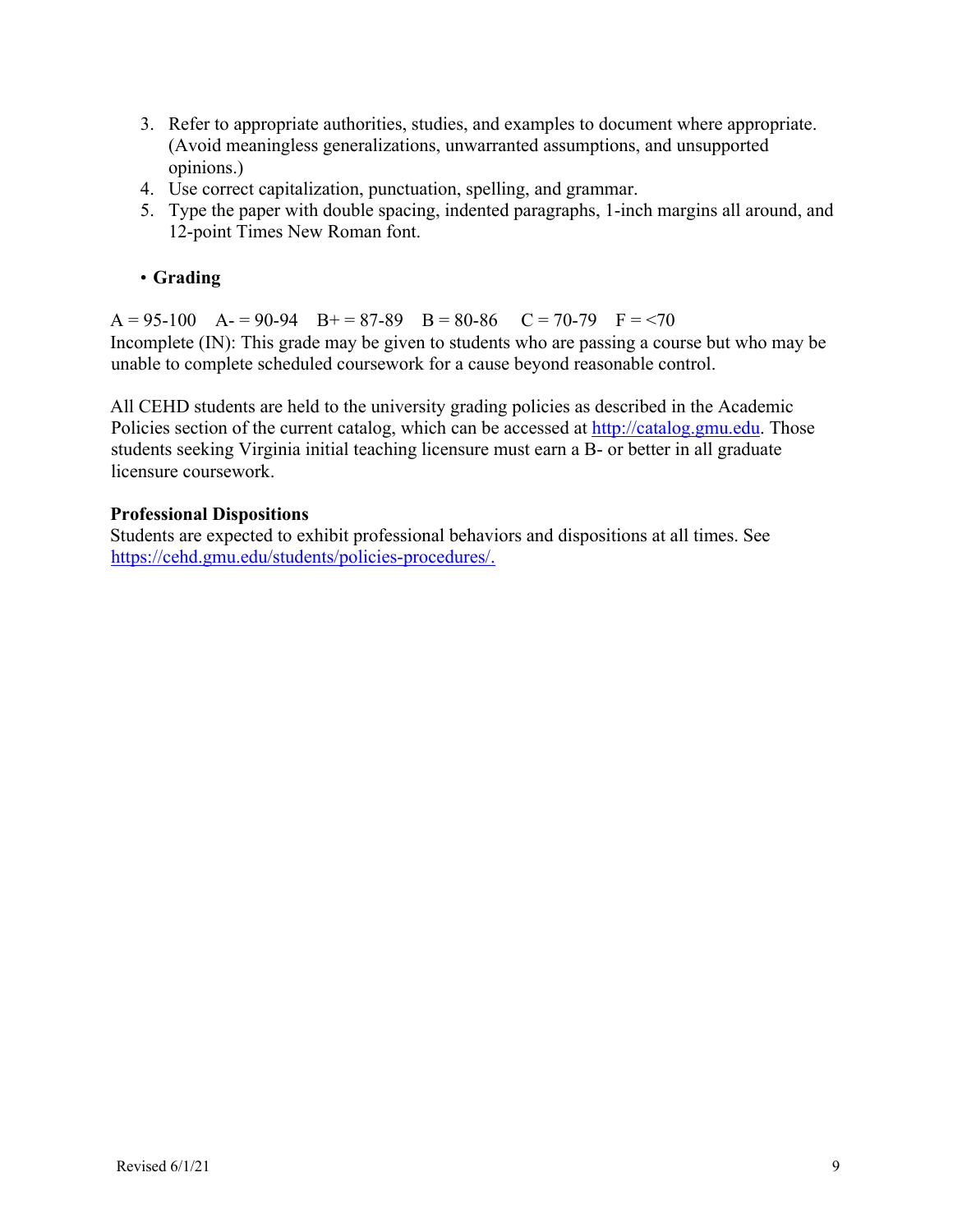# **Class Schedule**

| <b>Module</b>        | <b>Topics</b>                                                                                                                                                                                                                                                                                                                                                                                                                                                                                                                                                                                                                         | <b>Assignments &amp; Readings Due</b>                                                             |
|----------------------|---------------------------------------------------------------------------------------------------------------------------------------------------------------------------------------------------------------------------------------------------------------------------------------------------------------------------------------------------------------------------------------------------------------------------------------------------------------------------------------------------------------------------------------------------------------------------------------------------------------------------------------|---------------------------------------------------------------------------------------------------|
| Week 1<br>June 21-27 | Introductions                                                                                                                                                                                                                                                                                                                                                                                                                                                                                                                                                                                                                         | Lightfoot et al., Chapter 1, 2, 3                                                                 |
|                      | <b>Syllabus and Assignments Review</b><br><b>Studying Human Development</b><br><b>Historical beliefs</b><br>Grand and modern theories of<br>development<br>Methods to study development<br>$\bullet$<br>Biological and Cultural Foundations of<br>Development<br>Development in the context of culture<br>Development in the context of family<br>$\bullet$<br>Biological/physical/medical factors<br>that contribute to development<br>Prenatal Development and Birth<br>The prenatal period<br>٠<br>Maternal conditions and teratogens<br>$\bullet$<br>Etiology of developmental disorders<br>$\bullet$<br>The newborn<br>$\bullet$ | <b>DEC Position Statement: Low</b><br>Birth Weight, Prematurity, and<br><b>Early Intervention</b> |
| Week 2               | Family, Cultural, and Community Contexts of                                                                                                                                                                                                                                                                                                                                                                                                                                                                                                                                                                                           | Due to Bb by $7/3$ – Multiple                                                                     |
| June $28 -$ July 4   | Development<br>Parenting and development<br>Communities and culture influence on<br>$\bullet$<br>development<br>The role of media on early<br>development                                                                                                                                                                                                                                                                                                                                                                                                                                                                             | <b>Influences on Young</b><br><b>Children's Development</b><br>Paper                              |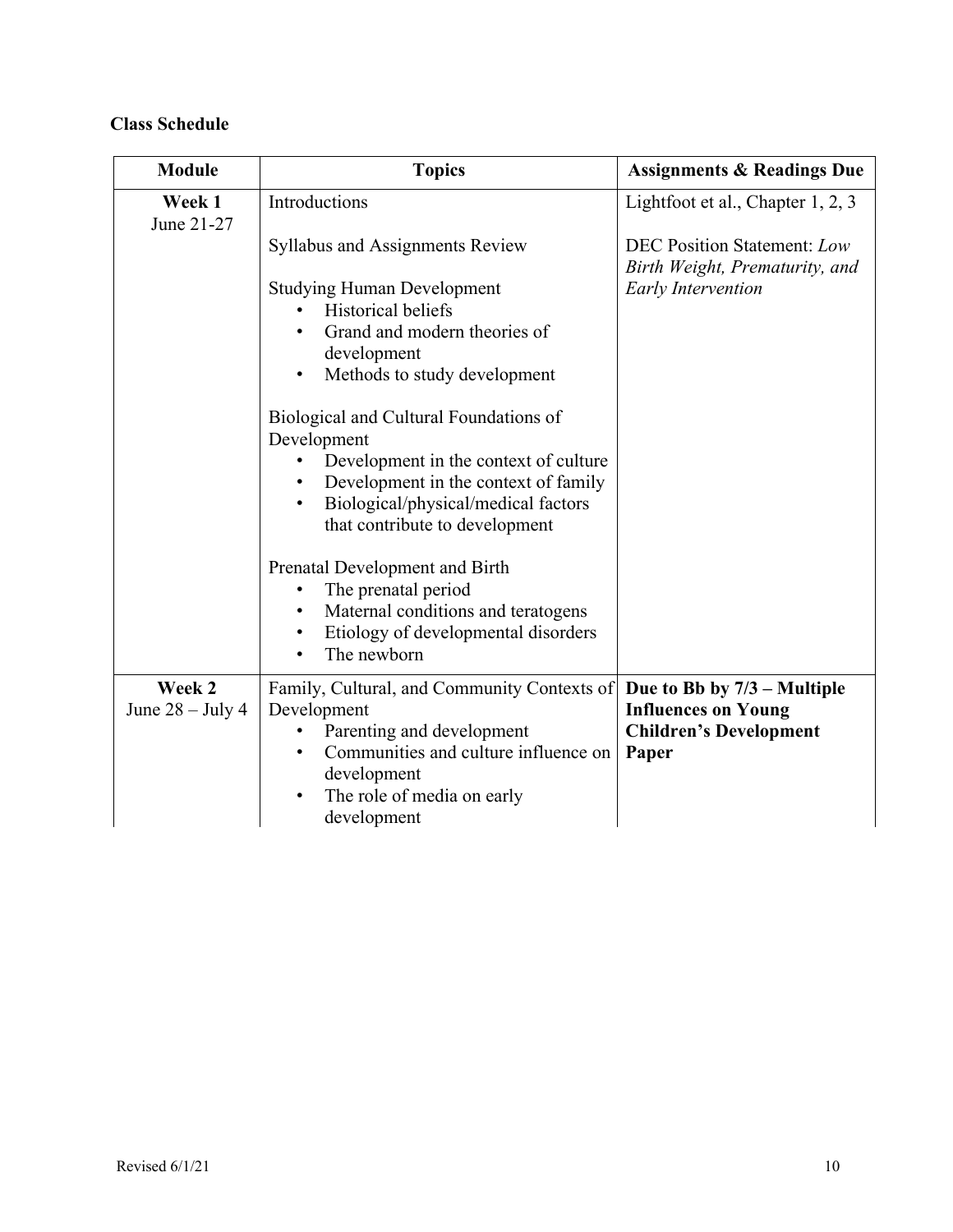| <b>Module</b>       | <b>Topics</b>                                                                                                                                                                                                                                                                                                                                    | <b>Assignments &amp; Readings Due</b>                                                                         |
|---------------------|--------------------------------------------------------------------------------------------------------------------------------------------------------------------------------------------------------------------------------------------------------------------------------------------------------------------------------------------------|---------------------------------------------------------------------------------------------------------------|
| Week 3<br>July 5-11 | Infancy: The First Three Months<br>Brain development<br>Theories of early development                                                                                                                                                                                                                                                            | Lightfoot et al., Chapter 4, 5, 6<br>Due to Bb by $7/6$ –<br><b>Article Annotation 1:</b>                     |
|                     | Infancy: Physical and Cognitive/Intellectual<br>Development                                                                                                                                                                                                                                                                                      | <b>Infant/Toddler</b>                                                                                         |
|                     | Physical growth and brain<br>development<br>Fine and gross motor development<br>Cognitive/intellectual development<br>Attention and memory<br>$\bullet$<br>Selecting appropriate resources<br>$\bullet$                                                                                                                                          | Due to Bb by $7/10 -$<br><b>Developmental Milestones:</b><br><b>Infant/Toddler</b>                            |
|                     | Infancy: Social and Emotional Development<br>Infant emotions<br>Relationships<br>Communication<br>$\bullet$<br>Guide learning experiences<br>$\bullet$                                                                                                                                                                                           |                                                                                                               |
| Week 4              | Early Childhood: Physical and                                                                                                                                                                                                                                                                                                                    | Lightfoot et al., Chapter 7, 8, 9                                                                             |
| July 12-18          | Cognitive/Intellectual Development<br>Theories of development<br>Physical growth and health<br>Fine and gross motor development<br>$\bullet$<br>Cognitive/intellectual development,<br>$\bullet$<br>including students with                                                                                                                      | <b>NAGC Position Statement:</b><br>Redefining Giftedness for a<br>New Century: Shifting the<br>Paradigm       |
|                     | disabilities/disorders and those who<br>are gifted<br>Early Childhood: Speech and Language                                                                                                                                                                                                                                                       | <b>NAGC Position Statement:</b><br>Nurturing Social and<br><b>Emotional Development of</b><br>Gifted Children |
|                     | Acquisition<br>Phonological, semantic, grammar, and   Due to Bb by 7/12<br>pragmatic development<br>Theories of language acquisition                                                                                                                                                                                                             | <b>Article Annotation</b><br>2: Preschool/Early Childhood                                                     |
|                     | Early Childhood: Social and Emotional<br>Development<br>Identity and moral development<br>$\bullet$<br>Developmentally appropriate<br>$\bullet$<br>expectations for self-regulation and<br>behavior<br>Nurturing social and emotional<br>$\bullet$<br>development, including children<br>with disabilities/disorders and<br>those who are gifted | Due to Bb by $7/17 -$<br><b>Developmental Milestones:</b><br><b>Preschool/Early Childhood</b>                 |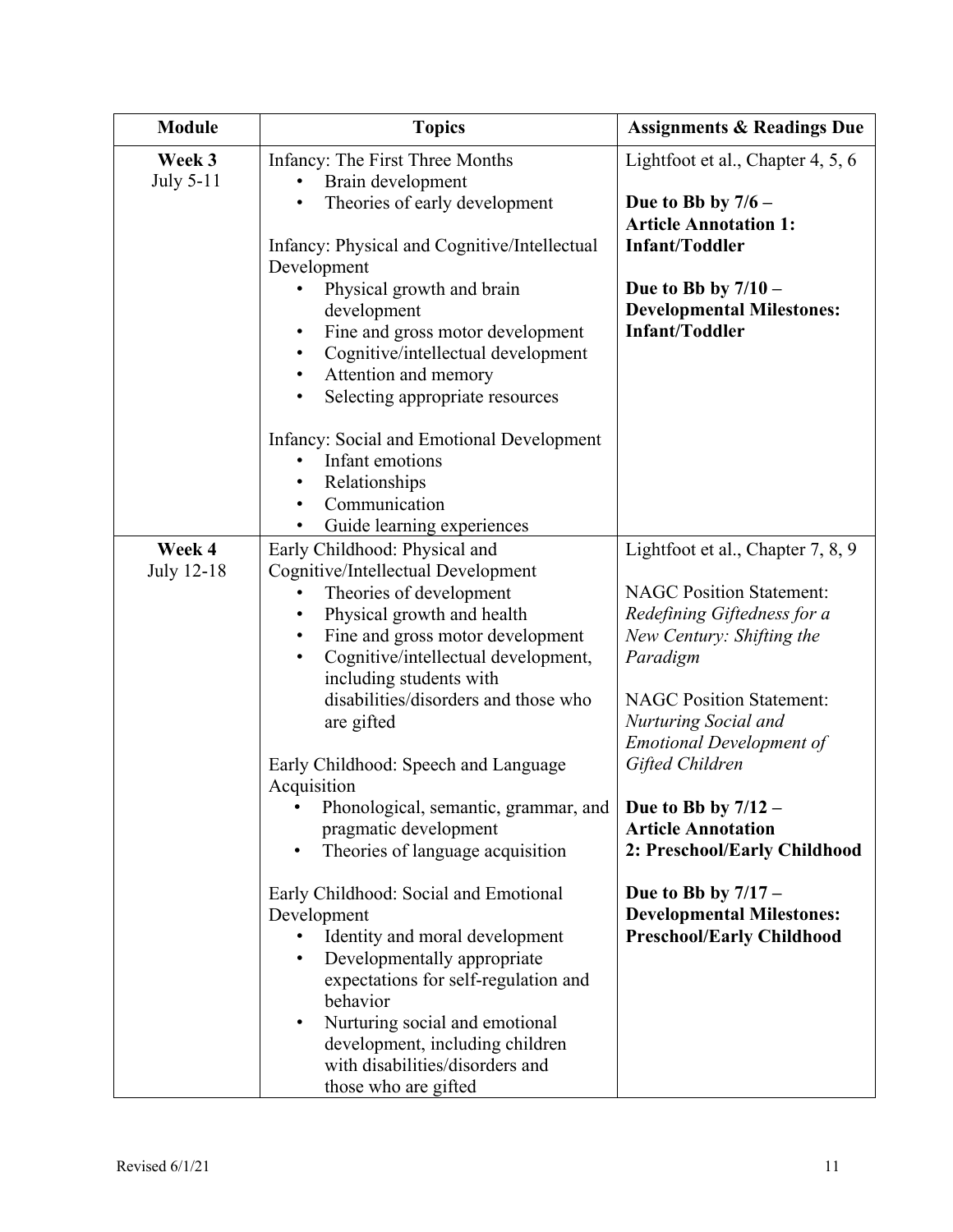| <b>Module</b>                | <b>Topics</b>                                                                                                                                                                                                                                                                                                                                                       | <b>Assignments &amp; Readings Due</b>                                                                                                                                                                          |
|------------------------------|---------------------------------------------------------------------------------------------------------------------------------------------------------------------------------------------------------------------------------------------------------------------------------------------------------------------------------------------------------------------|----------------------------------------------------------------------------------------------------------------------------------------------------------------------------------------------------------------|
| Week 5<br>July 19-25         | Middle Childhood: School as a Context for<br>Development<br>School readiness                                                                                                                                                                                                                                                                                        | Lightfoot et al., Chapter 10, 11,<br>12                                                                                                                                                                        |
|                              | Addressing developmental<br>disabilities/disorders, giftedness, and<br>developmental differences in schools                                                                                                                                                                                                                                                         | <b>NAGC Position Statement:</b><br>Identifying and Serving<br>Culturally and Linguistically<br>Diverse Gifted Students                                                                                         |
|                              | Middle Childhood: Physical and<br>Cognitive/Intellectual Development<br>Theories of development<br>Individual differences, including<br>$\bullet$<br>disabilities/disorders and giftedness<br>Using multiple criteria to identify<br>$\bullet$<br>gifted students, including measuring                                                                              | Due to Bb by $7/19$ –<br><b>Presenters Article Annotation</b><br>3: Early Elementary/Middle<br><b>Childhood</b><br>Due to Bb by $7/24$ –                                                                       |
|                              | IQ<br>Middle Childhood: Social & Emotional<br>Development<br>Theories of development<br>Moral development<br>$\bullet$<br>Parental and peer influence<br>$\bullet$                                                                                                                                                                                                  | <b>Developmental Milestones:</b><br><b>Early Elementary/Middle</b><br><b>Childhood</b>                                                                                                                         |
| Week 6<br>July $26 -$ August | Applying Development to Learning<br>Experiences<br>Meeting the needs of culturally,<br>linguistically, and socioeconomically<br>diverse and ability-diverse children<br>and their families<br>Selecting culturally and linguistically<br>$\bullet$<br>appropriate resources<br>Guiding learning experiences and<br>$\bullet$<br>making them meaningful to students, | <b>NAEYC Position Statement:</b><br>Developmentally Appropriate<br>Practice in Early Childhood<br>Programs Serving Children<br>From Birth Through Age 8<br>Due to Bb by $7/31 - Case$<br><b>Study Analysis</b> |
|                              | including students with<br>developmental disabilities/disorders<br>and those who are gifted                                                                                                                                                                                                                                                                         |                                                                                                                                                                                                                |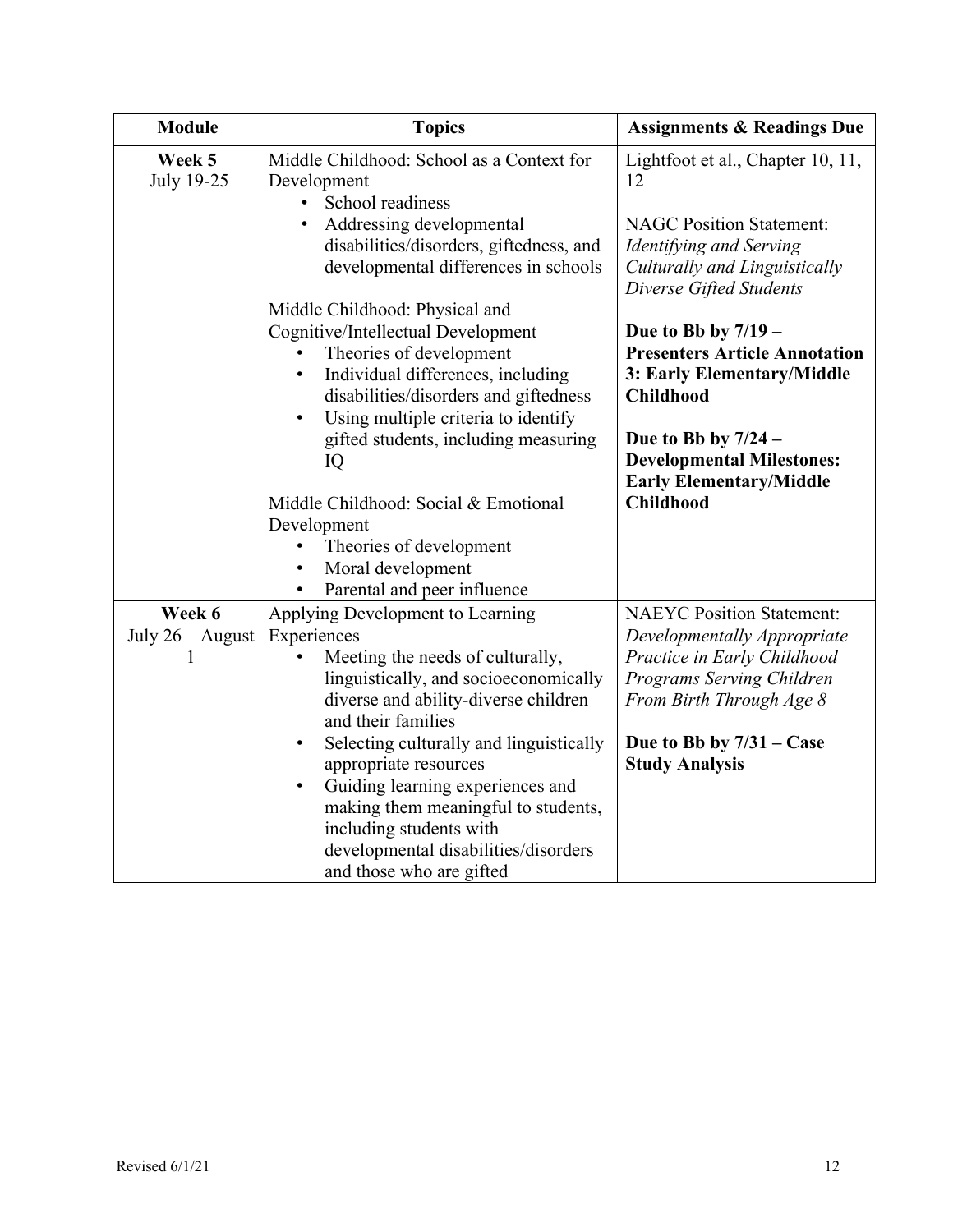| <b>Module</b> | <b>Topics</b>                                                              | <b>Assignments &amp; Readings Due</b>                      |
|---------------|----------------------------------------------------------------------------|------------------------------------------------------------|
| Week 7        | Adolescence: Physical and                                                  | Lightfoot et al., Chapters 13, 14,                         |
| August 2-8    | Cognitive/Intellectual Development<br>Theories of development<br>$\bullet$ | 15                                                         |
|               | Puberty and physical development                                           | Due to Bb by $8/7$ –                                       |
|               | Moral development<br>$\bullet$                                             | <b>Development of Gifted</b><br><b>Students Assignment</b> |
|               | Adolescence: Social and Emotional                                          |                                                            |
|               | Development                                                                | Due to Bb by $8/7$ – Adolescent                            |
|               | Regulating emotions                                                        | <b>Development Assignment</b>                              |
|               | Parent and peer relationships                                              |                                                            |
|               | Identity<br>$\bullet$                                                      | Due to TK20/VIA by 8/5 -                                   |
|               |                                                                            | <b>Consolidated Multiple</b>                               |
|               |                                                                            | <b>Influences and Case Study</b>                           |
|               |                                                                            | <b>Analysis Document</b>                                   |

Note: Faculty reserves the right to alter the schedule as necessary, with notification to students.

# **Core Values Commitment**

The College of Education and Human Development is committed to collaboration, ethical leadership, innovation, research-based practice, and social justice. Students are expected to adhere to these principles: http://cehd.gmu.edu/values/.

# **GMU Policies and Resources for Students**

*Policies* 

- Students must adhere to the guidelines of the Mason Honor Code (see https://catalog.gmu.edu/policies/honor-code-system/).
- Students must follow the university policy for Responsible Use of Computing (see https://universitypolicy.gmu.edu/policies/responsible-use-of-computing/).
- Students are responsible for the content of university communications sent to their Mason email account and are required to activate their account and check it regularly. All communication from the university, college, school, and program will be sent to students **solely** through their Mason email account.
- Students with disabilities who seek accommodations in a course must be registered with George Mason University Disability Services. Approved accommodations will begin at the time the written letter from Disability Services is received by the instructor (see http://ds.gmu.edu/).
- Students must follow the university policy stating that all sound emitting devices shall be silenced during class unless otherwise authorized by the instructor.

# *Campus Resources*

Support for submission of assignments to Tk20/VIA should be directed to tk20help@gmu.edu or https://cehd.gmu.edu/aero/tk20. Questions or concerns regarding use of Blackboard should be directed to https://its.gmu.edu/knowledgebase/blackboardinstructional-technology-support-forstudents/.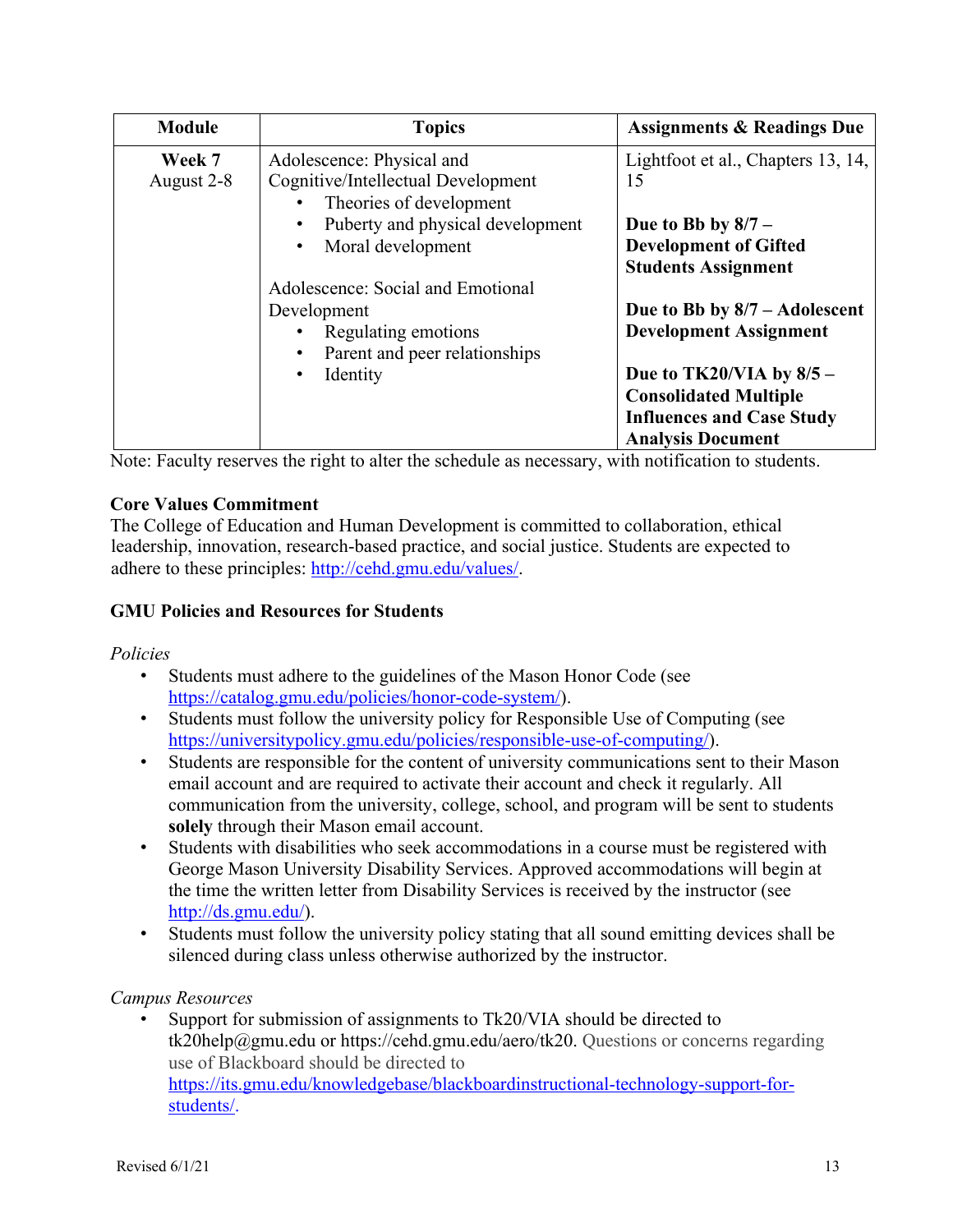• For information on student support resources on campus, see https://ctfe.gmu.edu/teaching/student-support-resources-on-campus.

**Notice of mandatory reporting of sexual assault, interpersonal violence, and stalking:** As a faculty member, I am designated as a "Responsible Employee," and must report all disclosures of sexual assault, interpersonal violence, and stalking to Mason's Title IX Coordinator per University Policy 1202. If you wish to speak with someone confidentially, please contact one of Mason's confidential resources, such as Student Support and Advocacy Center (SSAC) at 703380-1434 or Counseling and Psychological Services (CAPS) at 703-993-2380. You may also seek assistance from Mason's Title IX Coordinator by calling 703-993-8730, or emailing titleix@gmu.edu.

**For additional information on the College of Education and Human Development, please visit our website: http://cehd.gmu.edu.**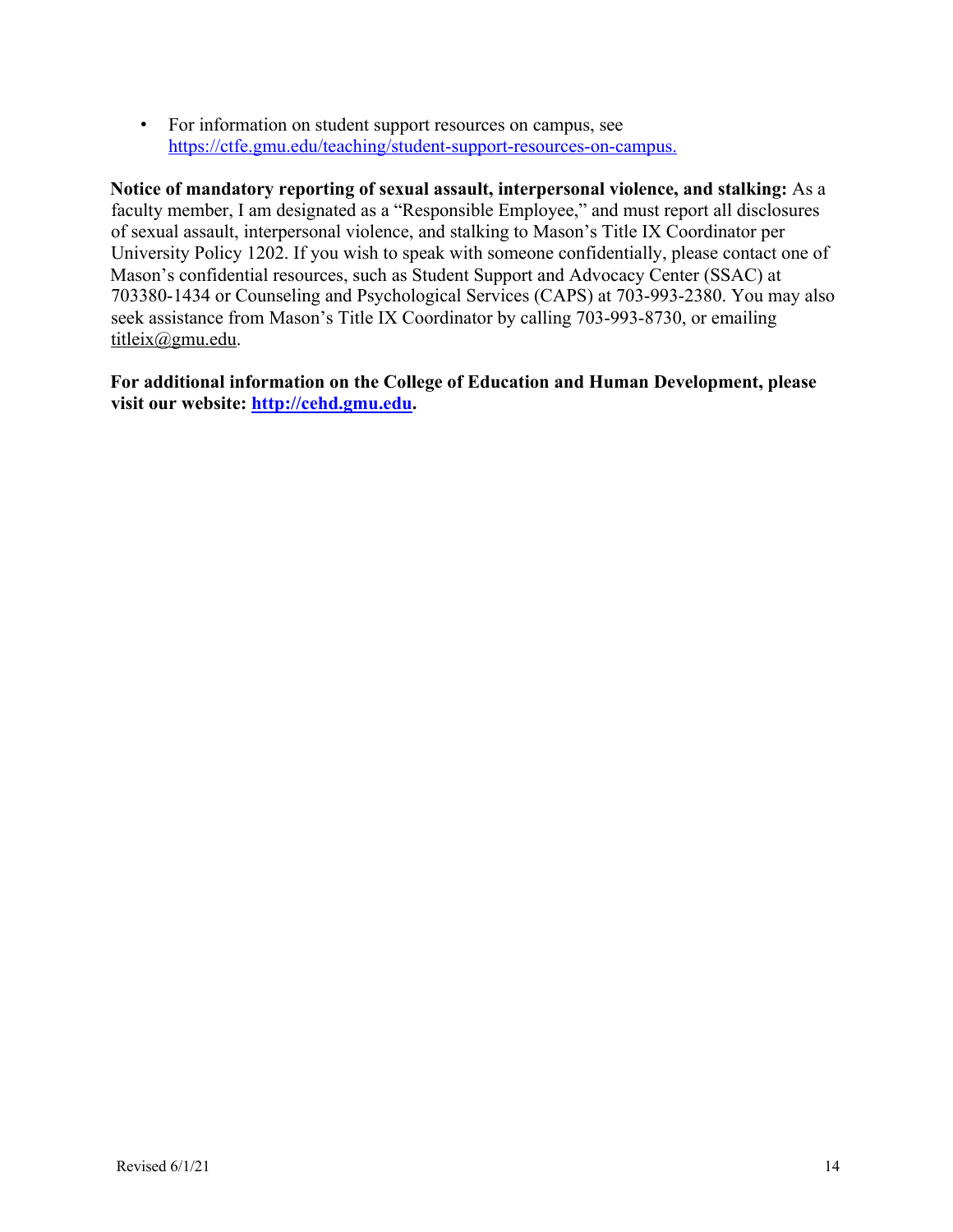# **Evaluation Guides**

| <b>Multiple Influences on Young Children's Development</b> |                   |                         |                     |                      |
|------------------------------------------------------------|-------------------|-------------------------|---------------------|----------------------|
|                                                            | <b>Exceeds</b>    | <b>Meets</b>            | Approaches          | <b>Does Not Meet</b> |
| <b>CEC 1.1</b>                                             | Student           | Student discussed       | Student attempted   | Student did not      |
| Understand                                                 | provided          | socio-cultural          | to describe         | Show                 |
| how language,                                              | discussion that   | contexts that influence | multiple influences | knowledge of         |
| culture, and                                               | met expectations  | a child's development   | that may impact     | the multiple         |
| family                                                     | and reflected     | and learning,           | children's          | influences that      |
| background                                                 | complex           | including family,       | development and     | may impact           |
| influence the                                              | understanding of  | socioeconomic status,   | learning.           | children's           |
| learning of                                                | the interaction   | language, culture,      | However, student    | development          |
| individuals with                                           | between           | school, and             | did not accurately  | and learning.        |
| exceptionalities                                           | children's        | community.              | discuss             |                      |
|                                                            | social-cultural   |                         | influencers on      |                      |
| <b>NAEYC1b</b>                                             | context and their |                         | children's          |                      |
| Knowing and                                                | individual        |                         | development.        |                      |
| understanding                                              | learning and      |                         |                     |                      |
| the multiple                                               | developmental     |                         |                     |                      |
| influences on                                              | variations.       |                         |                     |                      |
| development                                                |                   |                         |                     |                      |
| and learning                                               |                   |                         |                     |                      |
|                                                            |                   |                         |                     |                      |